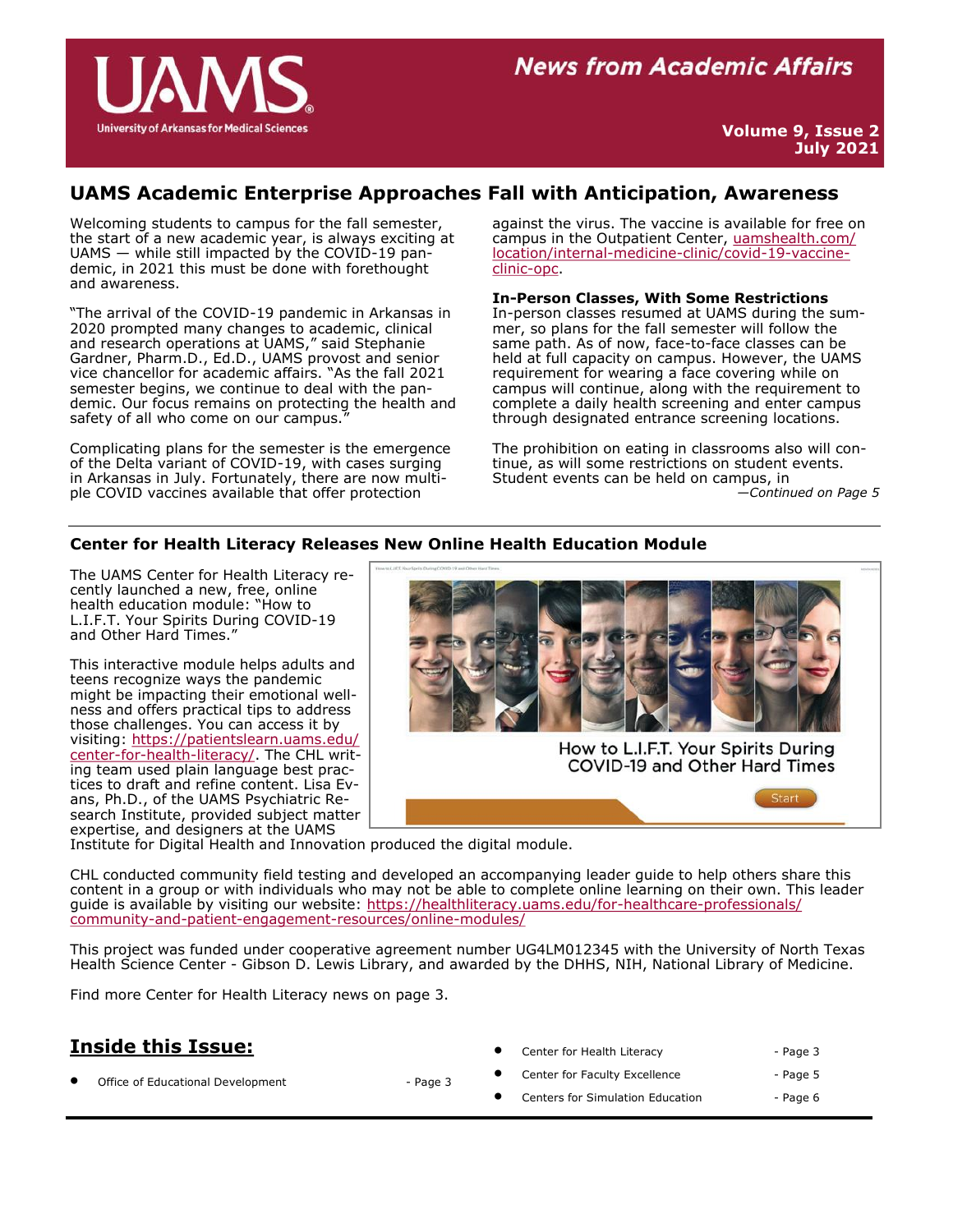## *News from Academic Affairs*

#### July 2021 Newsletter

*News from Academic Affairs* is published<br>bimonthly (six times annually) by the Office<br>of the Provost to inform students, faculty and staff about programs and support provided by the Division of Academic Affairs and to highlight UAMS initiatives beneficial to students and faculty.

# **Stephanie F. Gardner, Pharm.D., Ed.D.**<br>Senior Vice Chancellor for Academic Affairs

Provost and Chief Strategy Officer

#### **Departments in the Division of Academic Affairs**

#### **Enrollment Services**

- [Office of the University Registrar](http://registrar.uams.edu)
- [Commencement](http://commencement.uams.edu/)

#### **Institutional Research, Policy and Accreditation**

- [Academic Administration](http://academicaffairs.uams.edu/departments/esaa/)
- [Institutional Studies](http://academicaffairs.uams.edu/academic-support-and-services/institutional-studies/office-of-institutional-studies/)

#### **Society and Health**

- [Office of Interprofessional Education](http://ipe.uams.edu/)
- [12th Street Health and Wellness Center](http://healthon12th.uams.edu/)
- [Center for Patients and Families](http://inside.uams.edu/pfcc/) (on-campus)

#### **Student Services**

- [UAMS Library](http://library.uams.edu/)
- [Campus Life and Student Support Services](http://studentlife.uams.edu/)
- [Student Success Center](http://library.uams.edu/library-info/aassc/)
- **Teaching and Learning Support**
- [Office of Academic Services](http://oas.uams.edu/)
- [Centers for Simulation Education](http://medicalsim.uams.edu/)
- [Office of Educational Development](http://www.uams.edu/oed/)

#### [Arkansas Commission on Child Abuse, Rape](http://accardv.uams.edu/)  [and Domestic Violence](http://accardv.uams.edu/)

[Center for Health Literacy](http://healthliteracy.uams.edu/)

[Center for Faculty Excellence](https://faculty.uams.edu/)

[Office of Continuing Education](https://ce.uams.edu/?_ga=2.147633022.877535657.1552308613-1212331186.1541086923)

Office of Strategy Management

#### **Questions? Comments?**

Contact the Newsletter Editor, Jon Parham [\(jcparham@uams.edu\)](mailto:jdelavan@uams.edu) **Academic Affairs University of Arkansas for Medical Sciences 4301 West Markham, # 541 Little Rock, AR 72205 <http://academicaffairs.uams.edu/>**

## **A Message from the Provost**

When I arrived on the UAMS campus 30 years ago this month as a newly appointed assistant professor in the College of Pharmacy in July 1991, I cannot say I imagined the journey ahead. As I have said before, nobody grows up wanting to be a provost. In pharmacy school, I believed I knew my path — move back home to Wilson, North Carolina and open an independent pharmacy with a soda fountain.

My life and career has been blessed with great mentors. I had a good teacher during a clinical rotation in a cardiac care



unit who set me on a road toward becoming an educator.

In addition, my career has been nourished with good advice from sources that include those mentors and the many books I read (I dearly love reading). Some advice that has served me well throughout my career is to never stop learning. I do not mean just to keep learning about your chosen profession or specialty but to seek opportunities to learn more about yourself and more about our world. I enjoy photography and continue to seek techniques and tips for improving my own photography

Learning to adapt proved to be another necessary skill in my life and career. In the book "Designed to Adapt," Dr. John Kenagy reminds us that "…no organization can design perfect processes in complex, unpredictable work" like health care. "That being true, the solution is to thoughtfully change and adapt any and every process when it inevitably fails."

Then I also have been a part of some great teams. As a fan of North Carolina Tar Heels basketball and legendary coach Dean Smith, I wholly agree when he said "no one is more important than a player's teammates." Health care is not basketball but it is every bit a team endeavor.

If you are a new faculty member, beginning your first academic appointment or just new to UAMS, I wish you the good fortune of finding strong mentors and good teammates. I hope you find the wisdom of good advice, whether from your mentors, from your teammates or from a good book. I hope you look for opportunities to learn and will be prepared to adapt to any challenges.

So, provost is not the typical answer to "What do you want to be when you grow up?" But academic leadership  $-$  from my time as pharmacy dean to serving as provost to involvement now in directing institutional strategy — continues to provide me opportunities to learn, to help others succeed and to be part of building great teams.

I never imagined my career journey to date but I am grateful. I look forward to whatever comes next.

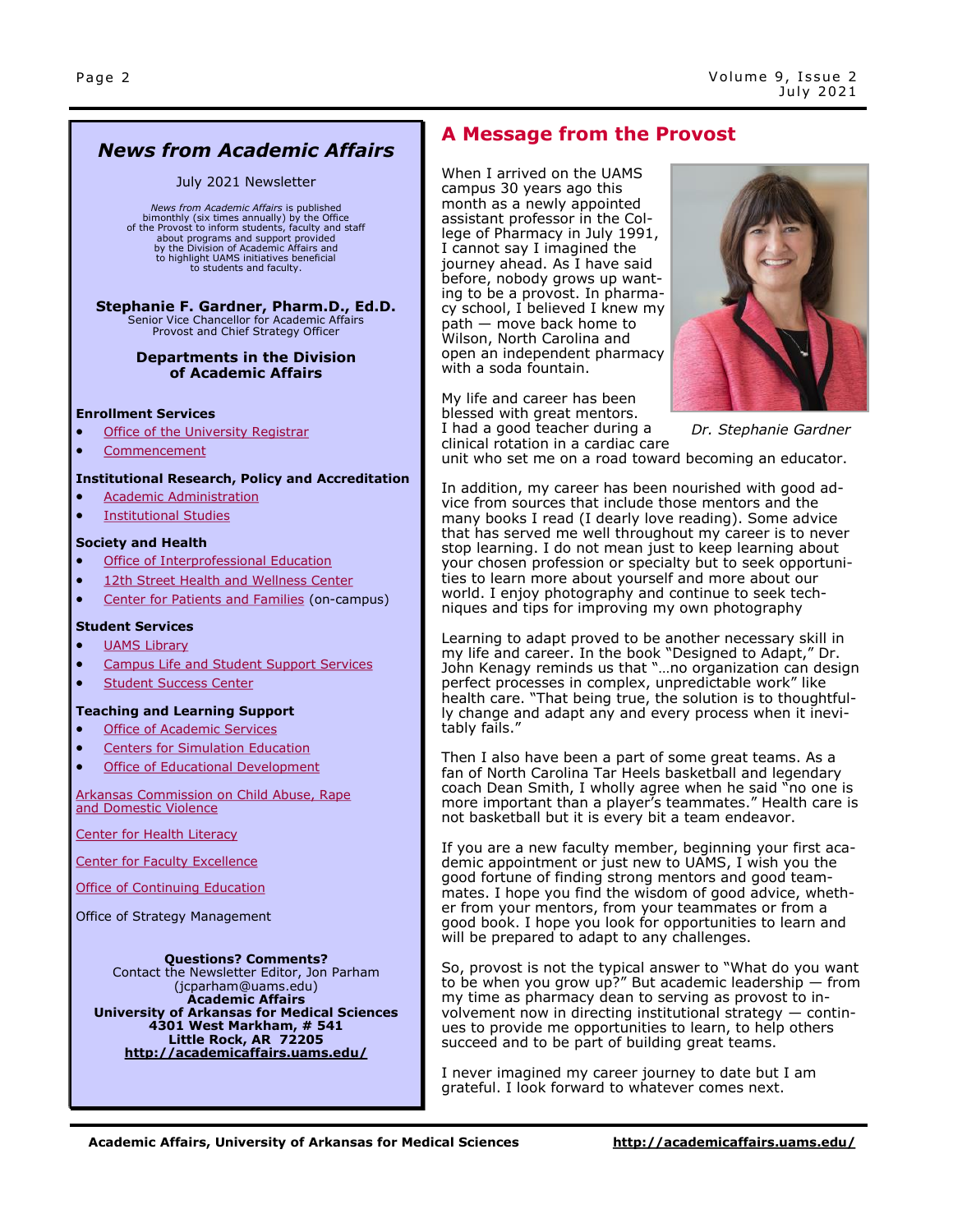## **Office of Educational Development**

### **OED Awards Four Educational Innovation Grants**

The Office of Educational Development recently awarded four grants for educational innovation in 2022.

The grants are intended to foster educational scholarship at UAMS and promote faculty development for teaching and learning.

The four grant recipients and their projects included:

- **Elizabeth Riley, DNP, RNC-NIC, CNE**, Clinical Assistant P rofessor, College of Nursing Baccalaureate Education, *Interprofessional Naloxone Training Practice to Manage Suspected Opioid Overdose*
- **Sean G. Young, PhD,** Assistant Professor, College of Public Health, Environmental and Occupational Health, *Enhancing Geospatial Literacy in Public Health Education through Web Mapping*
- **Elizabeth Garcia, PT, DPT,** Assistant Professor, College of Health Professions, Physical Therapy Program, NW Campus, *Honestly Struggling: Assessing Moral Reasoning Skills Related to Academic Integrity*
- **Kevin Ryan, JD, MA,** Associate Dean, College of Public Health, *Developments in Health Law: Examination of United States Supreme Court Holdings and Implications for Interdisciplinary Healthcare Practice*

The OED Educational Innovation Grant Competition is offered to all faculty in the spring of each year with a project term of July 1 through June 30.

## **Center for Health Literacy**

#### **Healthcare Journal Features Caballero for Health Literacy Q&A**

The Healthcare Journal of Arkansas recently featured Alison Caballero, MPH, CHES, director of the Center for Health Literacy, in a question-and-answer feature on health literacy.

The feature can be found online at: [https://](https://www.healthcarejournalar.com/sites/default/files/journal/fb/HJAR-2021-jul-aug/16/index.html#zoom=z) [www.healthcarejournalar.com/](https://www.healthcarejournalar.com/sites/default/files/journal/fb/HJAR-2021-jul-aug/16/index.html#zoom=z) [sites/default/files/journal/fb/](https://www.healthcarejournalar.com/sites/default/files/journal/fb/HJAR-2021-jul-aug/16/index.html#zoom=z) HJAR-2021-jul-[aug/16/](https://www.healthcarejournalar.com/sites/default/files/journal/fb/HJAR-2021-jul-aug/16/index.html#zoom=z) [index.html#zoom=z](https://www.healthcarejournalar.com/sites/default/files/journal/fb/HJAR-2021-jul-aug/16/index.html#zoom=z)



### **Center for Health Literacy Moves to New Location**

The Center for Health Literacy moved its offices onto the main UAMS campus in late May.

Previously located in the Freeway Medical Building, the center is now in office space adjacent to the Office of Interprofessional Education, on the first floor of the Rahn Building, Suite 1215A/B. The center's phone number, (501)686-2595 and address, 4301 W. Markham, Slot 599A, remain the same.

"We are thrilled to be on campus where we can interact more frequently with our UAMS partners across clinical, educational, and research mission areas," said Alison Caballero, MPH, director of the Center for Health Literacy.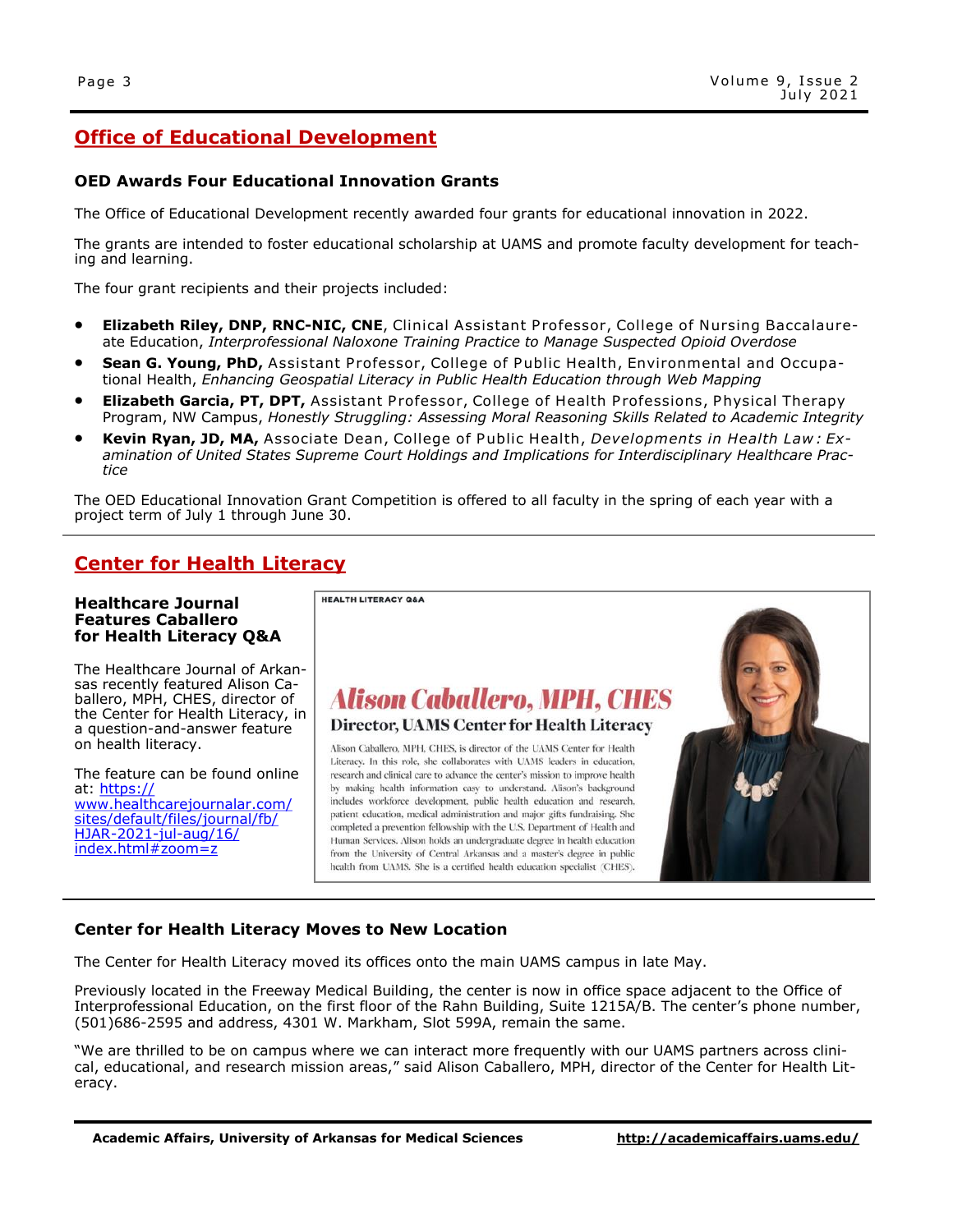Faculty Downloads Resource

**University of Arkansas for Medical Sciences** 

## **Office of Educational Development**

### **eLearning**

### *Blackboard's Ultra Base Navigation*

Ultra Base Navigation is here. It brings a refined navigation experience to Blackboard. Please be aware that this update **DOES NOT** impact the way your courses look or operate. However, it does change the look of the front page and changes how you navigate to your courses and notifications.

We advise instructors to **[Check their Course](http://educationaldevelopment.uams.edu/wp-content/uploads/sites/125/2021/05/SBS_Changing-Course_Dates.pdf)  [Start and End Dates](http://educationaldevelopment.uams.edu/wp-content/uploads/sites/125/2021/05/SBS_Changing-Course_Dates.pdf)** in Blackboard.

Please see our [full announcement](http://educationaldevelopment.uams.edu/2021/04/01/announcing-ultra-base-navigation/) for more information.

Want to see a demo? Check out our eLearning [Training Sessions](http://educationaldevelopment.uams.edu/elearning/elearning-training-sessions/) page to sign-up for an existing session or request a custom time that works for you.

Additional Ultra Base Navigation Resources:

- [UAMS UBN FAQ Page](http://educationaldevelopment.uams.edu/ubn-blog/)
- [Ultra Base Navigation Video for Instructors](https://www.youtube.com/watch?v=vaKTG9Rxi0Q)
- [Ultra Base View Menu Guide for Instructors](https://help.blackboard.com/Learn/Instructor/Getting_Started/Navigate_Outside_a_Course#ultra-easy-navigation_OTP-2)
- [Where are My Courses?](http://educationaldevelopment.uams.edu/2021/03/01/where-are-my-courses/)



Blackboard Ally's accessibility checker is enabled for Fall 2021 courses and beyond.

Blackboard Ally is a course accessibility tool with multiple features that can help instructors, students, and the institution. It provides automated alternative file formats, accessibility feedback, and accessibility reports.

Please see our [Introducing Blackboard Ally blog post](http://educationaldevelopment.uams.edu/2021/05/03/introducing-blackboard-ally/) for more detailed information and screenshots of Ally. Watch for upcoming demos on our [eLearning Training Sessions](http://educationaldevelopment.uams.edu/elearning/elearning-training-sessions/) page or request a custom time. A recording is also available by request.

Additional Blackboard Ally Resources: [Ally Help for Instructors](https://help.blackboard.com/Ally/Ally_for_LMS/Instructor) [Ally Quickstart Guide for Instructors](https://help.blackboard.com/Ally/Ally_for_LMS/Instructor/Quick_Start) How-[To: Ally Accessibility Resources](http://educationaldevelopment.uams.edu/trh/bbht/#ally)



*Meter icons indicate at-a-glance accessibility scores to Instructors.* 

#### *Upcoming eLearning Training Sessions*

Please see our [eLearning Training Sessions](http://educationaldevelopment.uams.edu/elearning/elearning-training-sessions/) page for full list of scheduled sessions. For the Summer, our scheduled sessions focus on introducing Ultra Base Navigation and Blackboard Ally.

**UAMS** 

Q Johnathan Dor

Activity Stream

 $\overline{\mathbb{B}}$  Courses

<sup>9</sup><sup>4</sup> Organizations

Calendar

**EXI** Messages

**同** Grades  $\mathscr{D}_{\mathfrak{a}}$  Assist

 $\mathbb{Z}$  Tools

 $\Theta$  sign out

**UAMS** 

**Support Contact** 

**Faculty Links** 

**Request Training** 

**Teaching Resources** 

Important Information for Faculty

**Helpful Links for Ultra Base Navigation** 

- UAMS Blackboard Step-By-Step:

. Ultra Base Navigation FAO Blackboard's Guide to UEN for Faculty

Welcome to the new Ultra Base Navigation Experience.

ons consess<br>• Faculty/Staff Support: <u>BlackboardHelp@uams.edu</u><br>• Student Support: (501) 686-8555 or <u>helpdesk@uams.edu</u>

If you need training for another Blackboard tool or topic please send your request to BlackboardHelp@uams.edu. Comprehensive training sessions are also available by request.

We can accommodate individual and group training.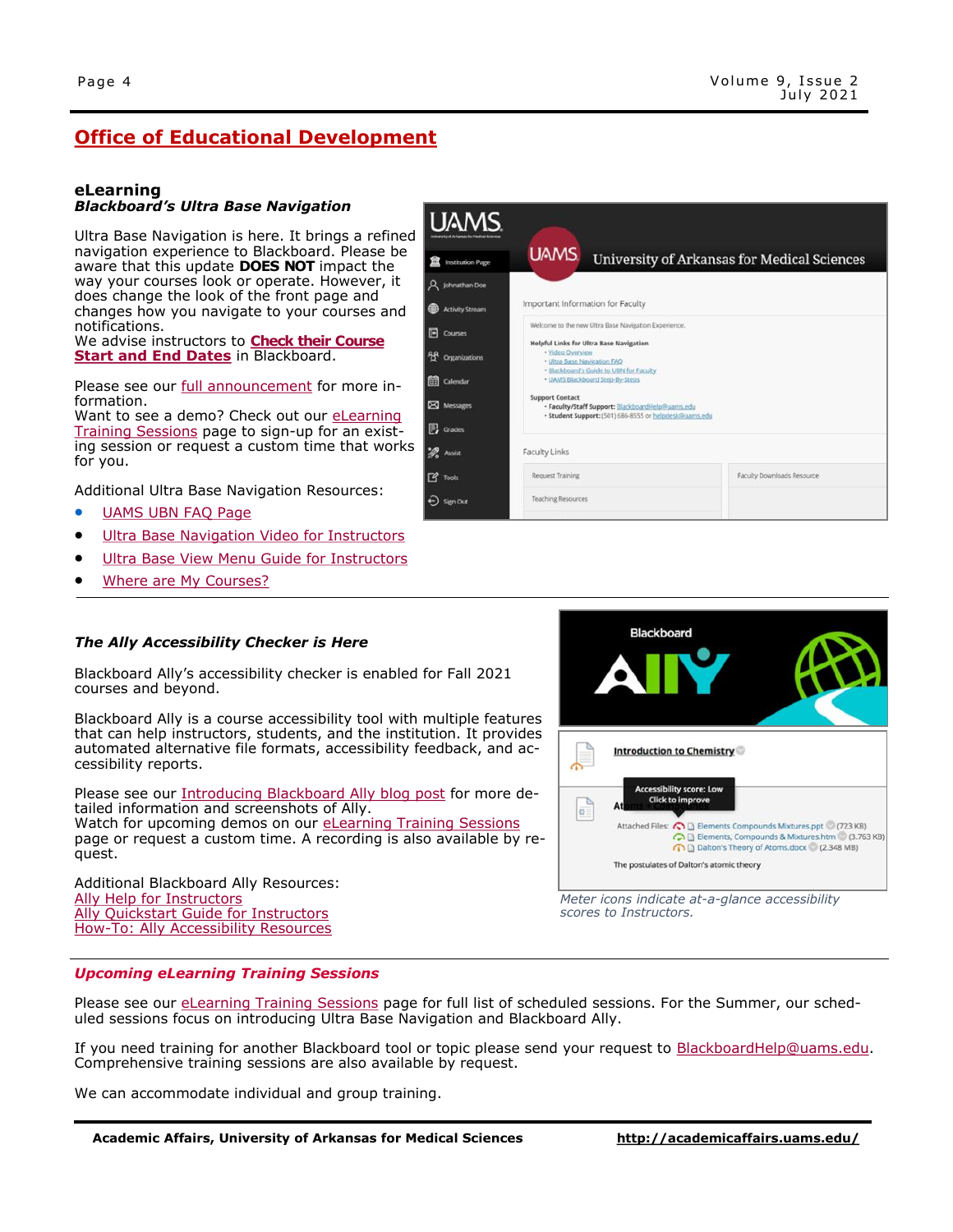## **Center for Faculty Excellence**

### **Wanted: Mentors and Mentees for Pilot Mentoring Program**

The Center for Faculty Excellence will pilot an interprofessional mentoring program for junior faculty this year — and is seeking UAMS faculty interested in participating as mentors or mentees.

The Center collaborated with the Intercollegiate Faculty Council to design the program with the goal of offering resources and connection to experts for those seeking advice or guidance on personal or professional development. At the same time, the experience hopes to reduce the stress on mentors to hold all information on every topic or question that a mentee could have. The plan includes optional monthly workshops and trainings on common issues for faculty. The program also will allow a cohort-based approach for mentees to support each other.

The pilot Interprofessional Mentorship Program is now seeking mentors or mentees for a one-year commitment. If you are interested in participating in the program as either a mentor or mentee, please contact Emily Freeman, director of faculty affairs in the Center for Faculty Excellence, at **ESFreeman@uams.edu.** 

### **Seeking Submissions for the Next** *Medicine and Meaning* **Literary Journal**

Medicine and Meaning, the UAMS literary journal, is now open for submissions for fiction, creative non-fiction, poetry, and images for its summer/fall issue of 2021.

We are especially interested in hearing from our students, but all faculty, staff, students, and friends of the University of Arkansas for Medical Sciences (UAMS) are welcome to submit their best entries for consideration.

All entries must be original and not previously published in a peer-review format. Authors must agree to transfer first-publication and anthology copyrights to the journal.

Submit now by sending entries to [MedicineandMeaning@uams.edu.](mailto:MedicineandMeaning@uams.edu)

Find the journal online at [medicineandmeaning.uams.edu.](https://medicineandmeaning.uams.edu/)

### **Fall Semester**

*Continued from Page 1*

accordance with the guidelines on the Student Event Request Form ([academicaffairs.uams.edu/student](https://academicaffairs.uams.edu/student-events-request/)-events[request\)](https://academicaffairs.uams.edu/student-events-request/). If event planners want to include food at their student event, there will be requirements for social distancing and reduced room capacity.

Off-campus student events are currently not allowed. The restriction on off-campus events will be reviewed monthly.

Each college will make decisions about specific courses or program plans, so students or faculty members with questions about activities or plans are advised to first ask leaders in their particular program or college. Guidelines for academic activities are posted on the UAMS Division of Academic Affairs website at [academicaf](https://academicaffairs.uams.edu/covid-19-guidelines-for-students/)[fairs.uams.edu/covid](https://academicaffairs.uams.edu/covid-19-guidelines-for-students/)-19-quidelines-for-students. This site will be updated as needed.

Recent updates include new guidance on travel ([news.uams.edu/2021/06/22/uams](https://news.uams.edu/2021/06/22/uams-travel-guidelines-updated/)-travel-guidelines-updated/) and on management for employees or students exposed to/diagnosed with/or showing symptoms of COVID-19 [\(https://academicaffairs.uams.edu/covid](https://academicaffairs.uams.edu/covid-19-guidelines-for-students/#Quarantine)-19-guidelines-for-students/#Quarantine).

For the latest information and guidelines, students and faculty are advised to watch for the regular UAMS COVID update email, typically sent on Wednesdays or as needed. Updates also will be posted to the UAMS websites and the Academic Affairs COVID page.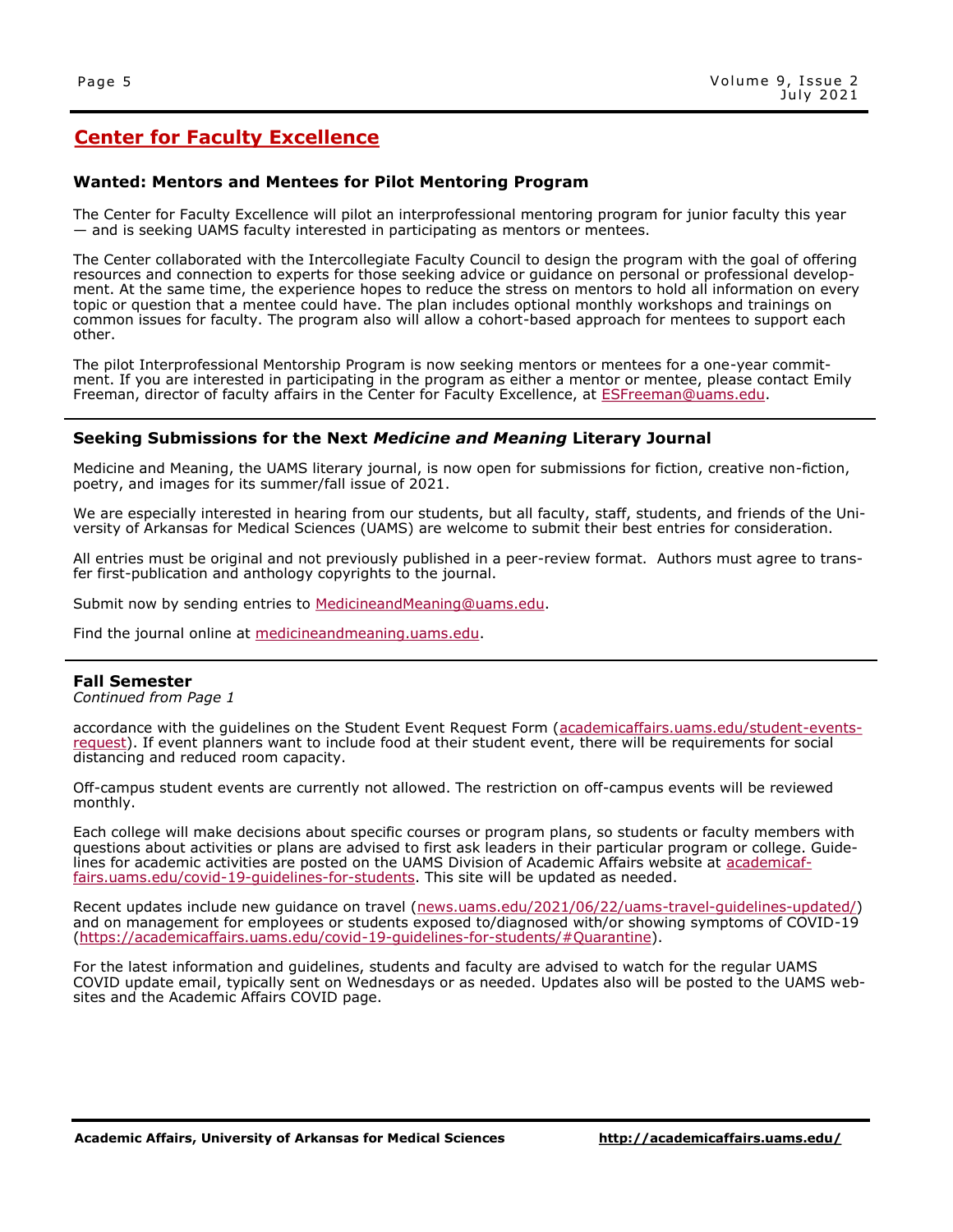## **Centers for Simulation Education**

### **First Simulation Education Research Day Set for November**

We are excited to announce the first UAMS Centers for Simulation Education Research Day and would like to **invite abstract submissions on ANY simulation research project.** We will accept work submitted or presented elsewhere.

Please find further details and the abstract submission link below.

ABSTRACT SUBMISSION LINK https://uams.cloud-[cme.com/course/courseoverview?EID=40244&P=5](https://uams.cloud-cme.com/course/courseoverview?EID=40244&P=5)

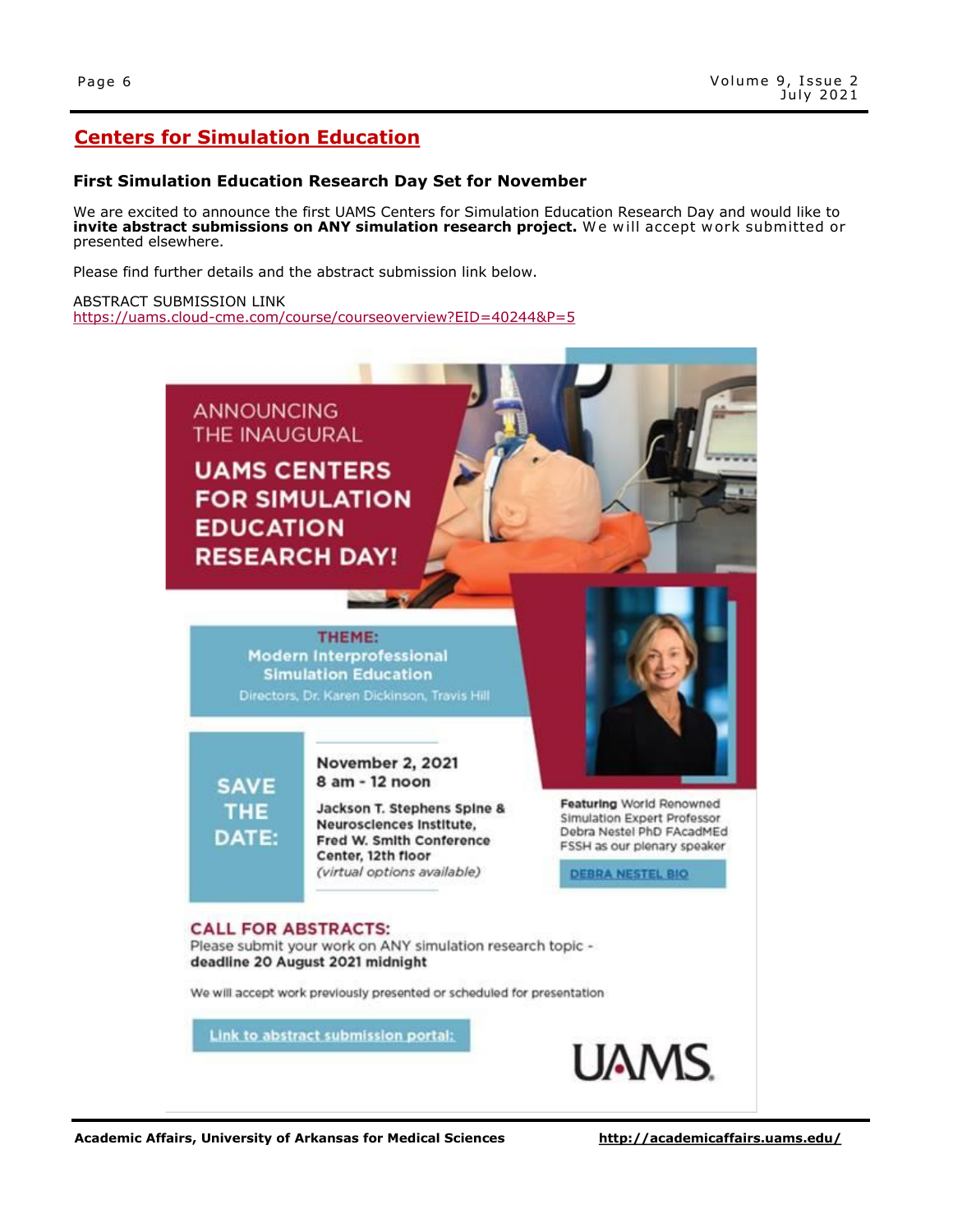## **Centers for Simulation Education**

## **Standardized Patient(s) Profile**

**Name:** Jack Boles and Lisa Patterson Boles – (The Boles, who married in 2019, joined the SP program together.)

**How long you have been an SP?** 3 years



#### **Tell us about your life other than the SP work that you do.**

Jack retired from the UA Division of Agriculture and is now working on his PhD in Leadership. He enjoys travel, exercise and woodcarving. **Lisa:** I am originally from Memphis and have called Arkansas home since I was eight years old. Jack and I spend time living in both Lonoke and Newton counties. I am a Licensed Psychological Examiner, and have worked in mental health and teaching since the early 1990s. Love being Mama and LaLa to our big blended family and enjoy singing, reading, cooking, being in nature — especially near water and traveling.

#### **What is your favorite thing about being an SP?**

Jack: Interacting with a wonderfully diverse and interesting group of SPs. These folks are great! **Lisa:** My favorite thing about being an SP is the teaching and learning aspect as well as interacting with such bright and motivated students. In addition, it gives me a chance to use my biology and counseling background as well as try out some new acting skills.

*Jack and Lisa Boles*

#### **What is your biggest reward about being an SP?**

Jack: Being part of the education of future doctors and caregivers. If future medical professionals have a better bedside manner and understanding of their patients, perhaps we will have had a part of that. **Lisa:** The biggest rew ard of being an SP is having an opportunity to help students gain some of the skills needed to be compassionate and competent medical professionals.

### **What have you learned about being a patient because of the work you do?**

**Jack:** A much better understanding of what should be going on during a visit with my doctor. Being more aware of the entire medical process through the lens of a physician.

Lisa: Being an SP has helped me as a patient to have a deeper appreciation for the importance of good communication and has validated how vital the human connection can be in the healing process.

Jack serves as the president of a local organizational board. He was unaware that one of the members of the board had started medical school at UAMS. Jack was portraying a construction worker whose backstory was a history of heroin addiction and involvement in an affair. When the medical student came in the door, it turns out he was one of Jack's board members! After the encounter, the student agreed not to tell the rest of the board of his "secret" life!

Lisa: One funny experience I have had as an SP was during a Zoom encounter, cows started mooing while I was playing the role of a patient in severe pain. The student clearly was shocked for a moment and thought the sounds from my window were from me and not the cows!

## **Academic Affairs Accolades and News**

### **Accolades**

• Five presentations and three posters from UAMS faculty were accepted for the upcoming interprofessional education-focused Nexus Summit 2021, to be presented virtually in September-October. The "Lightning Talk" presentations included:

— "An Interprofessional, Team-Based Quality Improvement Program" — **Wendy L. Ward**, Ph.D., ABPP, FAPA, FNAP; **Kathryn K. Neill**, Pharm.D., FNAP; and Leonie DeClerk, DNP, APRN, FNP-BC; Mandana Rezaeiahari, Ph.D.; Doreen Tooch, Arkansas Children's; and Troy Schmit, MS, MHA

— "The Benefits of the COVID Pandemic: A Statewide IPE Consortium's Rapid Transition to Virtual Events" — **Wendy L. Ward**, Ph.D., ABPP, FAPA, FNAP; **Kathryn K. Neill**, Pharm.D., FNAP; and Duston Morris, Ph.D., CHES, CHC, from the University of Central Arkansas

*—Continued on Page 8*